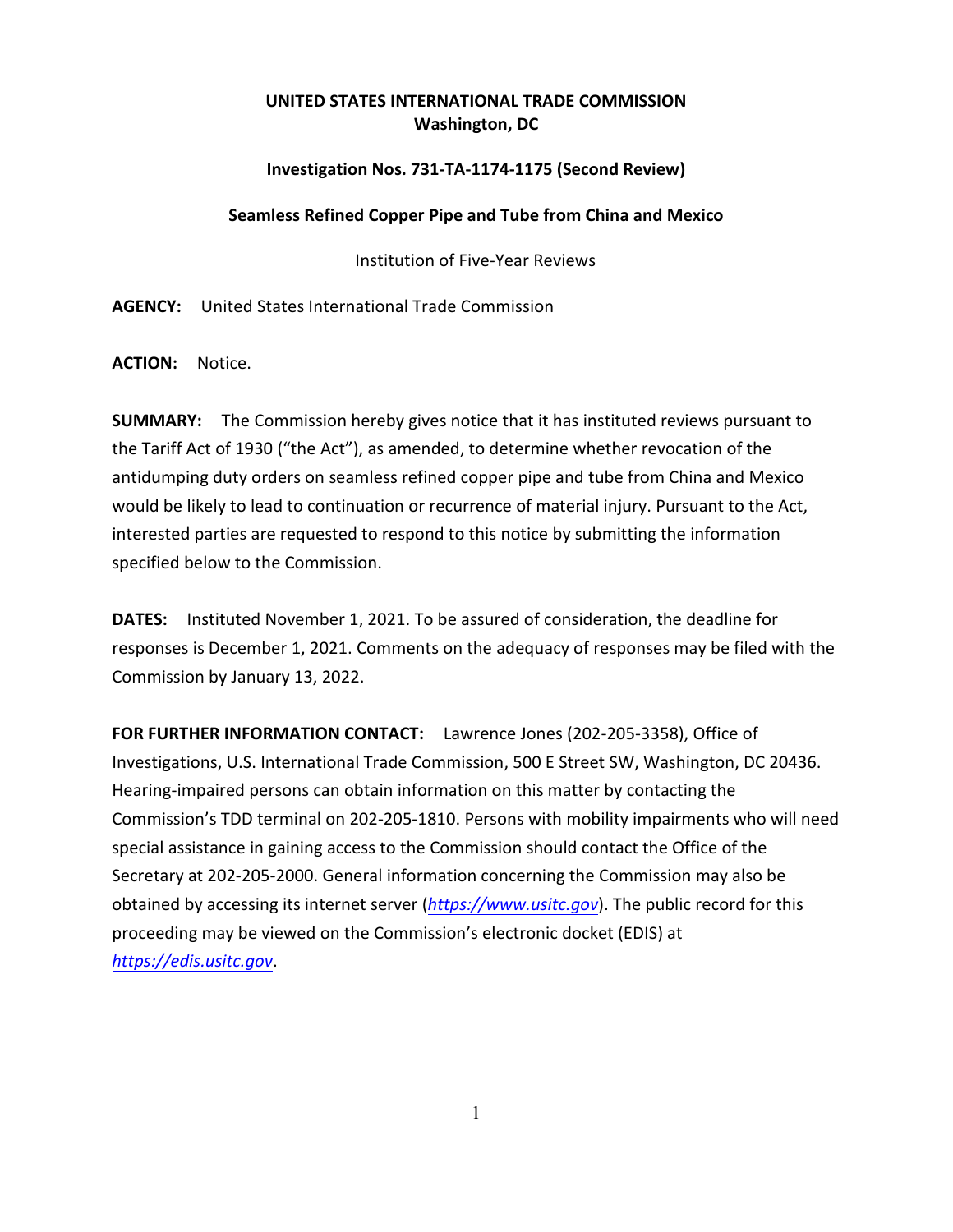## **SUPPLEMENTARY INFORMATION:**

**Background**.-- On November 22, 2010, the Department of Commerce ("Commerce") issued antidumping duty orders on imports of seamless refined copper pipe and tube from China and Mexico (75 FR 71070). Following the five-year reviews by Commerce and the Commission, effective December 21, 2016, Commerce issued a continuation of the antidumping duty orders on imports of seamless refined copper pipe and tube from China and Mexico (81 FR 93664). The Commission is now conducting second reviews pursuant to section 751(c) of the Act, as amended (19 U.S.C. 1675(c)), to determine whether revocation of the orders would be likely to lead to continuation or recurrence of material injury to the domestic industry within a reasonably foreseeable time. Provisions concerning the conduct of this proceeding may be found in the Commission's Rules of Practice and Procedure at 19 CFR Part 201, Subparts A and B, and 19 CFR Part 207, Subparts A and F. The Commission will assess the adequacy of interested party responses to this notice of institution to determine whether to conduct full or expedited reviews. The Commission's determinations in any expedited reviews will be based on the facts available, which may include information provided in response to this notice.

**Definitions**.--The following definitions apply to these reviews:

- (1) *Subject Merchandise* is the class or kind of merchandise that is within the scope of the five-year reviews, as defined by Commerce.
- (2) The *Subject Countries* in these reviews are China and Mexico.
- (3) The *Domestic Like Product* is the domestically produced product or products which are like, or in the absence of like, most similar in characteristics and uses with, the *Subject Merchandise*. In its original and full first five-year review determinations, the Commission defined one *Domestic Like Product*, coextensive with Commerce's scope, consisting of all seamless refined copper pipe and tube.
- (4) The *Domestic Industry* is the U.S. producers as a whole of the *Domestic Like Product*, or those producers whose collective output of the *Domestic Like Product* constitutes a major proportion of the total domestic production of the product. In its original and full first five-year review determinations, the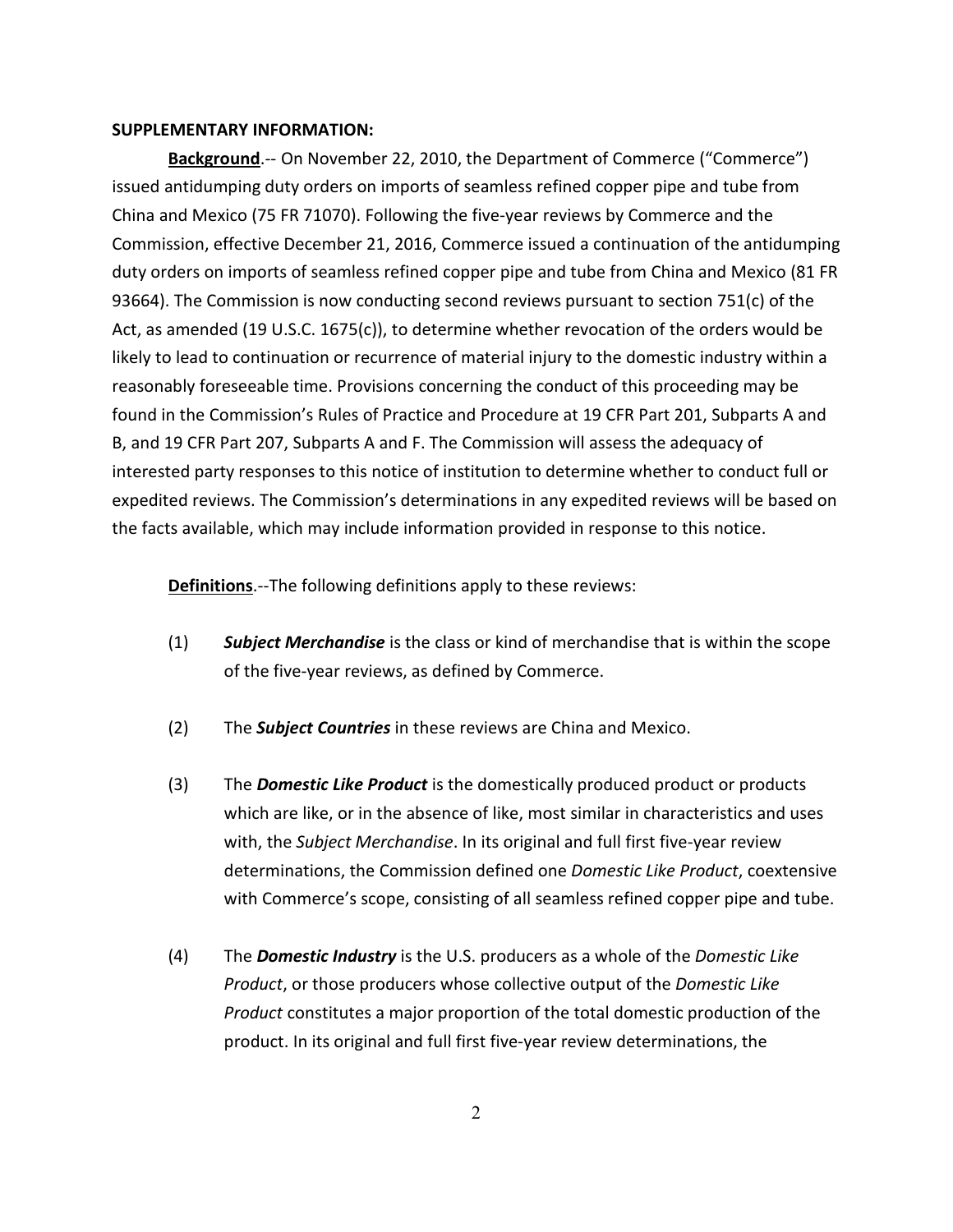Commission defined a single *Domestic Industry* consisting of all domestic producers of seamless refined copper pipe and tube.

(5) An *Importer* is any person or firm engaged, either directly or through a parent company or subsidiary, in importing the *Subject Merchandise* into the United States from a foreign manufacturer or through its selling agent.

**Participation in the proceeding and public service list**.--Persons, including industrial users of the *Subject Merchandise* and, if the merchandise is sold at the retail level, representative consumer organizations, wishing to participate in the proceeding as parties must file an entry of appearance with the Secretary to the Commission, as provided in § 201.11(b)(4) of the Commission's rules, no later than 21 days after publication of this notice in the *Federal Register*. The Secretary will maintain a public service list containing the names and addresses of all persons, or their representatives, who are parties to the proceeding.

Former Commission employees who are seeking to appear in Commission five-year reviews are advised that they may appear in a review even if they participated personally and substantially in the corresponding underlying original investigation or an earlier review of the same underlying investigation. The Commission's designated agency ethics official has advised that a five-year review is not the same particular matter as the underlying original investigation, and a five-year review is not the same particular matter as an earlier review of the same underlying investigation for purposes of 18 U.S.C. 207, the post-employment statute for Federal employees, and Commission rule 201.15(b) (19 CFR 201.15(b)), 79 FR 3246 (Jan. 17, 2014), 73 FR 24609 (May 5, 2008). Consequently, former employees are not required to seek Commission approval to appear in a review under Commission rule 19 CFR 201.15, even if the corresponding underlying original investigation or an earlier review of the same underlying investigation was pending when they were Commission employees. For further ethics advice on this matter, contact Charles Smith, Office of the General Counsel, at 202-205-3408.

**Limited disclosure of business proprietary information (BPI) under an administrative protective order (APO) and APO service list**.--Pursuant to § 207.7(a) of the Commission's rules, the Secretary will make BPI submitted in this proceeding available to authorized applicants under the APO issued in the proceeding, provided that the application is made no later than 21 days after publication of this notice in the *Federal Register*. Authorized applicants must represent interested parties, as defined in 19 U.S.C. 1677(9), who are parties to the proceeding.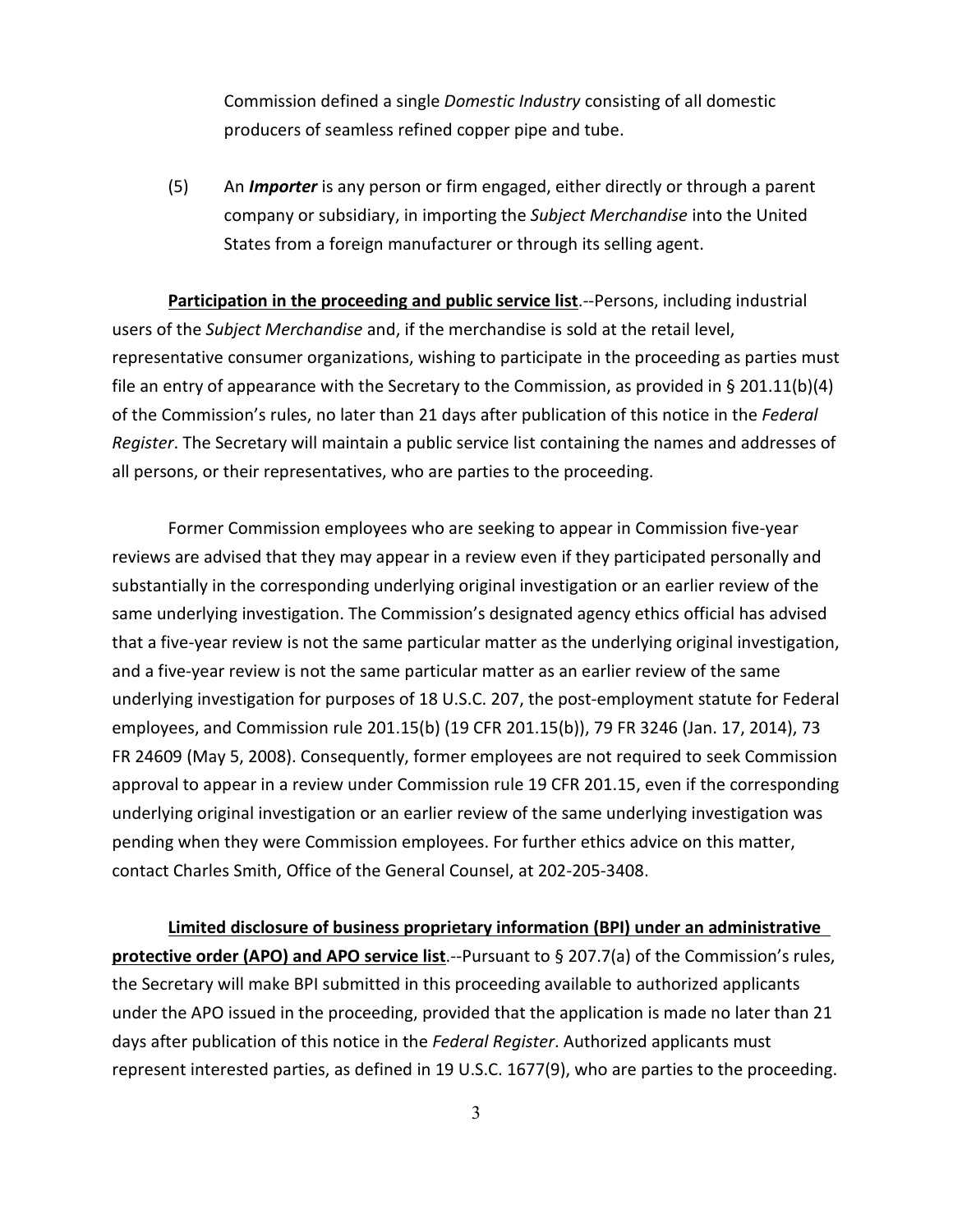A separate service list will be maintained by the Secretary for those parties authorized to receive BPI under the APO.

**Certification**.--Pursuant to § 207.3 of the Commission's rules, any person submitting information to the Commission in connection with this proceeding must certify that the information is accurate and complete to the best of the submitter's knowledge. In making the certification, the submitter will acknowledge that information submitted in response to this request for information and throughout this proceeding or other proceeding may be disclosed to and used: (i) by the Commission, its employees and Offices, and contract personnel (a) for developing or maintaining the records of this or a related proceeding, or (b) in internal investigations, audits, reviews, and evaluations relating to the programs, personnel, and operations of the Commission including under 5 U.S.C. Appendix 3; or (ii) by U.S. government employees and contract personnel, solely for cybersecurity purposes. All contract personnel will sign appropriate nondisclosure agreements.

**Written submissions**.--Pursuant to § 207.61 of the Commission's rules, each interested party response to this notice must provide the information specified below. The deadline for filing such responses is December 1, 2021. Pursuant to § 207.62(b) of the Commission's rules, eligible parties (as specified in Commission rule 207.62(b)(1)) may also file comments concerning the adequacy of responses to the notice of institution and whether the Commission should conduct expedited or full reviews. The deadline for filing such comments is January 13, 2022. All written submissions must conform with the provisions of § 201.8 of the Commission's rules; any submissions that contain BPI must also conform with the requirements of §§ 201.6, 207.3, and 207.7 of the Commission's rules. The Commission's *Handbook on Filing Procedures*, available on the Commission's website at

[https://www.usitc.gov/documents/handbook\\_on\\_filing\\_procedures.pdf,](https://www.usitc.gov/documents/handbook_on_filing_procedures.pdf) elaborates upon the Commission's procedures with respect to filings. Also, in accordance with §§ 201.16(c) and 207.3 of the Commission's rules, each document filed by a party to the proceeding must be served on all other parties to the proceeding (as identified by either the public or APO service list as appropriate), and a certificate of service must accompany the document (if you are not a party to the proceeding you do not need to serve your response).

4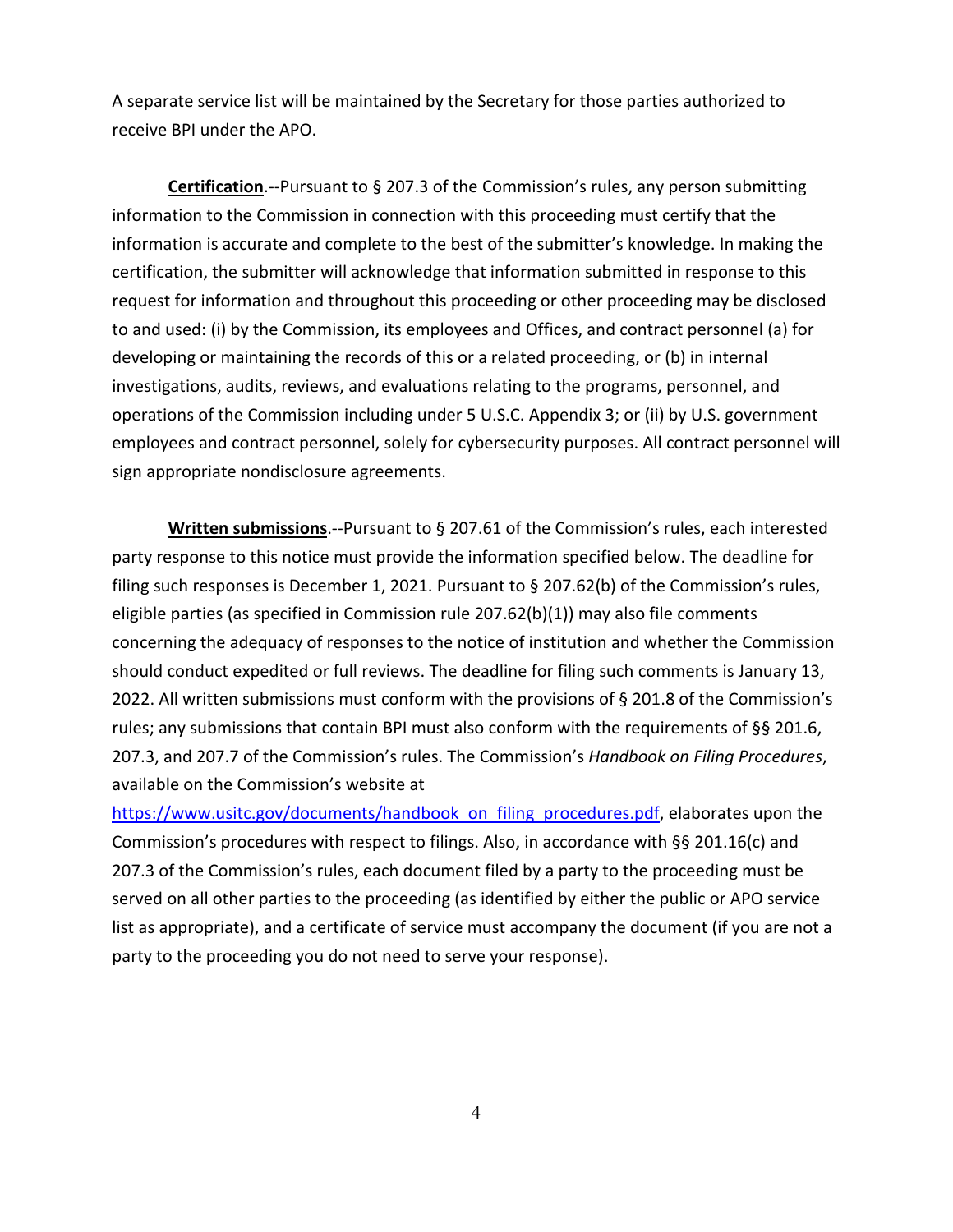Please note the Secretary's Office will accept only electronic filings at this time. Filings must be made through the Commission's Electronic Document Information System (EDIS, [https://edis.usitc.gov\)](https://edis.usitc.gov/). No in-person paper-based filings or paper copies of any electronic filings will be accepted until further notice.

No response to this request for information is required if a currently valid Office of Management and Budget ("OMB") number is not displayed; the OMB number is 3117 0016/USITC No. 21-5-502, expiration date June 30, 2023. Public reporting burden for the request is estimated to average 15 hours per response. Please send comments regarding the accuracy of this burden estimate to the Office of Investigations, U.S. International Trade Commission, 500 E Street SW, Washington, DC 20436.

**Inability to provide requested information**.--Pursuant to § 207.61(c) of the Commission's rules, any interested party that cannot furnish the information requested by this notice in the requested form and manner shall notify the Commission at the earliest possible time, provide a full explanation of why it cannot provide the requested information, and indicate alternative forms in which it can provide equivalent information. If an interested party does not provide this notification (or the Commission finds the explanation provided in the notification inadequate) and fails to provide a complete response to this notice, the Commission may take an adverse inference against the party pursuant to § 776(b) of the Act (19 U.S.C. 1677e(b)) in making its determinations in the reviews.

**INFORMATION TO BE PROVIDED IN RESPONSE TO THIS NOTICE OF INSTITUTION:** If you are a domestic producer, union/worker group, or trade/business association; import/export *Subject Merchandise* from more than one *Subject Country*; or produce *Subject Merchandise* in more than one *Subject Country*, you may file a single response. If you do so, please ensure that your response to each question includes the information requested for each pertinent *Subject Country.* As used below, the term "firm" includes any related firms.

- (1) The name and address of your firm or entity (including World Wide Web address) and name, telephone number, fax number, and E-mail address of the certifying official.
- (2) A statement indicating whether your firm/entity is an interested party under 19 U.S.C. 1677(9) and if so, how, including whether your firm/entity is a U.S. producer of the *Domestic Like Product*, a U.S. union or worker group, a U.S. importer of the *Subject*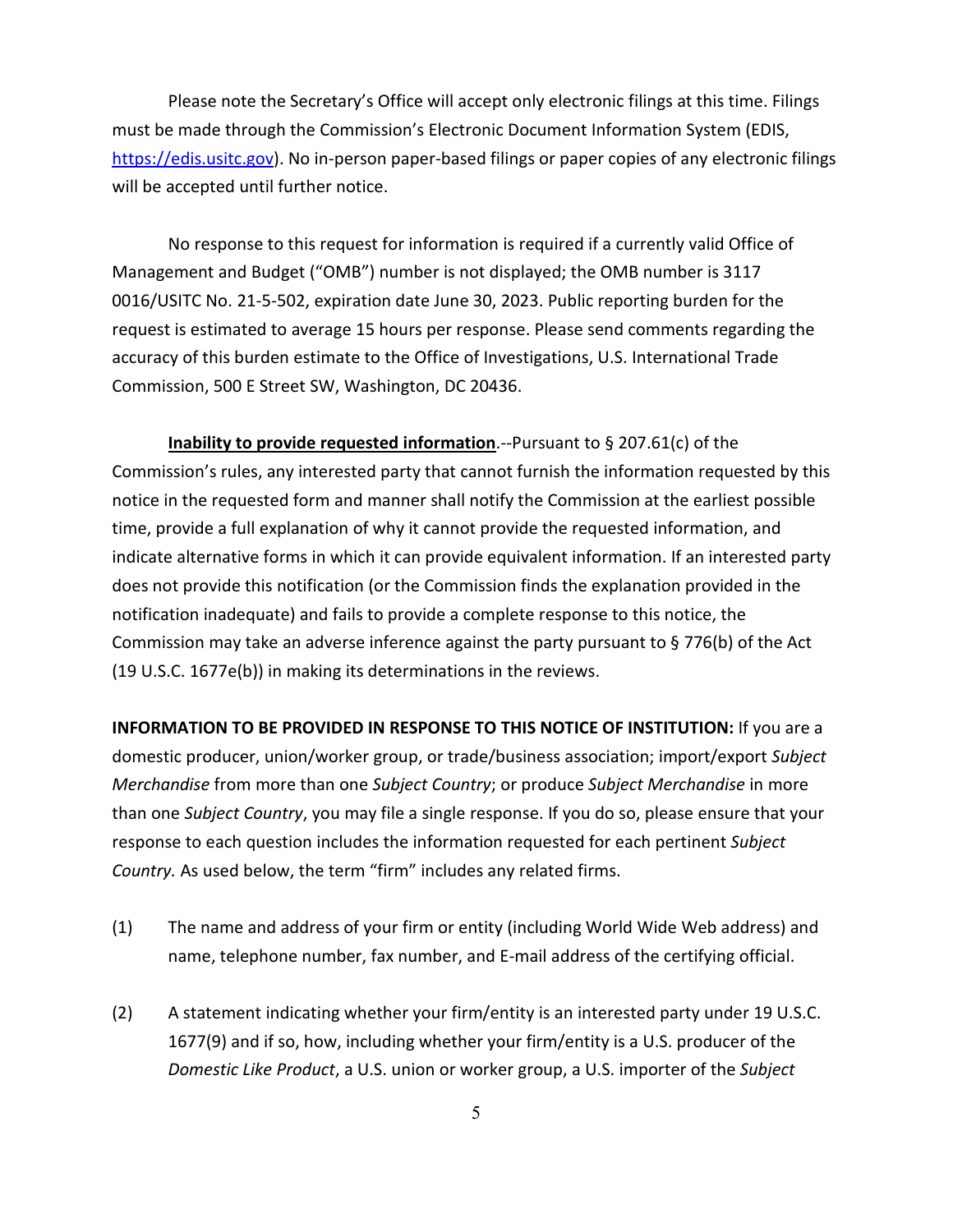*Merchandi*se, a foreign producer or exporter of the *Subject Merchandise*, a U.S. or foreign trade or business association (a majority of whose members are interested parties under the statute), or another interested party (including an explanation). If you are a union/worker group or trade/business association, identify the firms in which your workers are employed or which are members of your association.

- (3) A statement indicating whether your firm/entity is willing to participate in this proceeding by providing information requested by the Commission.
- (4) A statement of the likely effects of the revocation of the antidumping duty orders on the *Domestic Industry* in general and/or your firm/entity specifically. In your response, please discuss the various factors specified in section 752(a) of the Act (19 U.S.C. 1675a(a)) including the likely volume of subject imports, likely price effects of subject imports, and likely impact of imports of *Subject Merchandise* on the *Domestic Industry*.
- (5) A list of all known and currently operating U.S. producers of the *Domestic Like Product*. Identify any known related parties and the nature of the relationship as defined in section 771(4)(B) of the Act (19 U.S.C. 1677(4)(B)).
- (6) A list of all known and currently operating U.S. importers of the *Subject Merchandise* and producers of the *Subject Merchandise* in each *Subject Country* that currently export or have exported *Subject Merchandise* to the United States or other countries after 2015.
- (7) A list of 3-5 leading purchasers in the U.S. market for the *Domestic Like Product* and the *Subject Merchandise* (including street address, World Wide Web address, and the name, telephone number, fax number, and E-mail address of a responsible official at each firm).
- (8) A list of known sources of information on national or regional prices for the *Domestic Like Product* or the *Subject Merchandise* in the U.S. or other markets.
- (9) If you are a U.S. producer of the *Domestic Like Product*, provide the following information on your firm's operations on that product during calendar year 2020, except as noted (report quantity data in pounds and value data in U.S. dollars, f.o.b. plant). If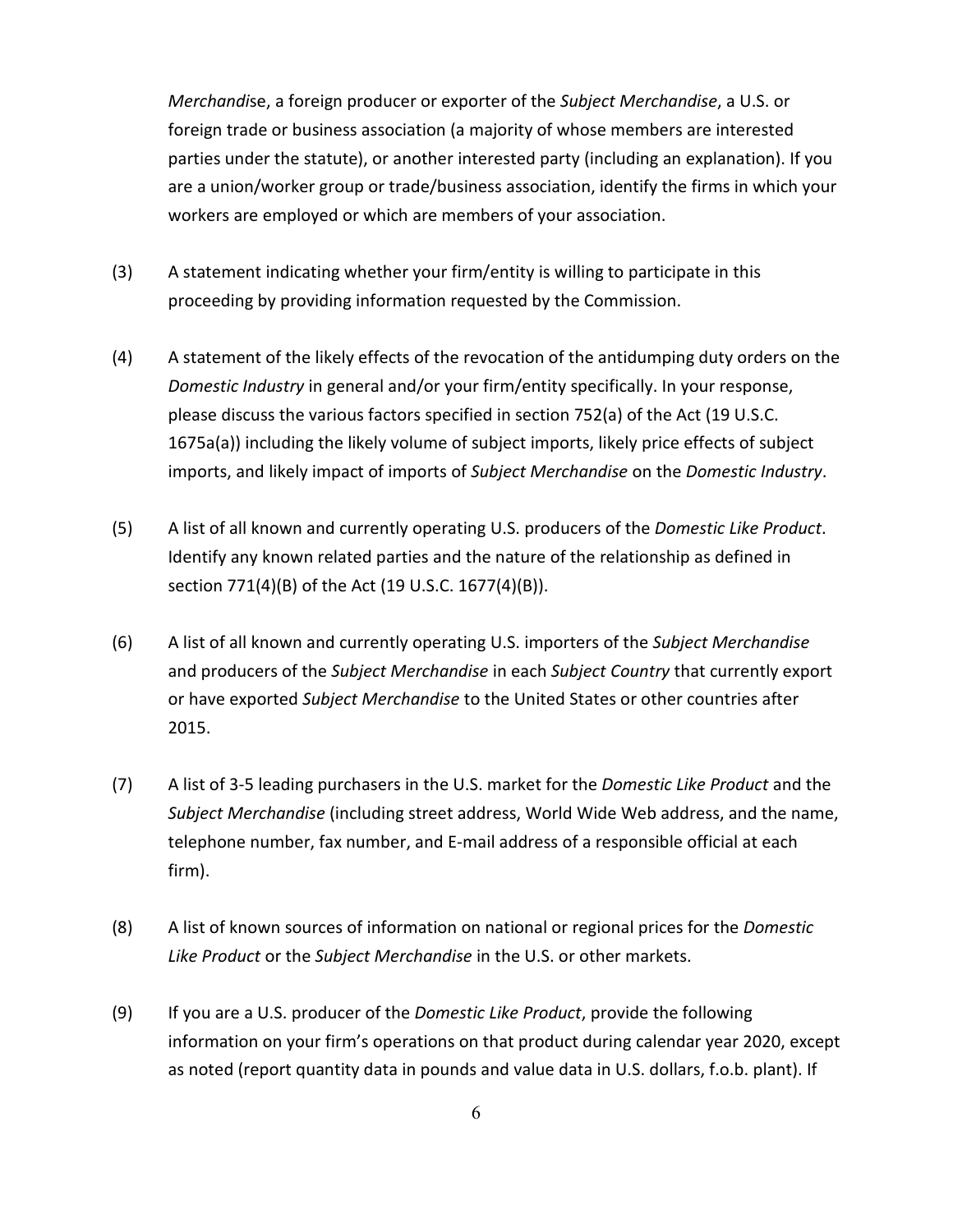you are a union/worker group or trade/business association, provide the information, on an aggregate basis, for the firms in which your workers are employed/which are members of your association.

- (a) Production (quantity) and, if known, an estimate of the percentage of total U.S. production of the *Domestic Like Product* accounted for by your firm's(s') production;
- (b) Capacity (quantity) of your firm to produce the *Domestic Like Product* (that is, the level of production that your establishment(s) could reasonably have expected to attain during the year, assuming normal operating conditions (using equipment and machinery in place and ready to operate), normal operating levels (hours per week/weeks per year), time for downtime, maintenance, repair, and cleanup, and a typical or representative product mix);
- (c) the quantity and value of U.S. commercial shipments of the *Domestic Like Product* produced in your U.S. plant(s);
- (d) the quantity and value of U.S. internal consumption/company transfers of the *Domestic Like Product* produced in your U.S. plant(s); and
- (e) the value of (i) net sales, (ii) cost of goods sold (COGS), (iii) gross profit, (iv) selling, general and administrative (SG&A) expenses, and (v) operating income of the *Domestic Like Product* produced in your U.S. plant(s) (include both U.S. and export commercial sales, internal consumption, and company transfers) for your most recently completed fiscal year (identify the date on which your fiscal year ends).
- (10) If you are a U.S. importer or a trade/business association of U.S. importers of the *Subject Merchandise* from any *Subject Country*, provide the following information on your firm's(s') operations on that product during calendar year 2020 (report quantity data in pounds and value data in U.S. dollars). If you are a trade/business association, provide the information, on an aggregate basis, for the firms which are members of your association.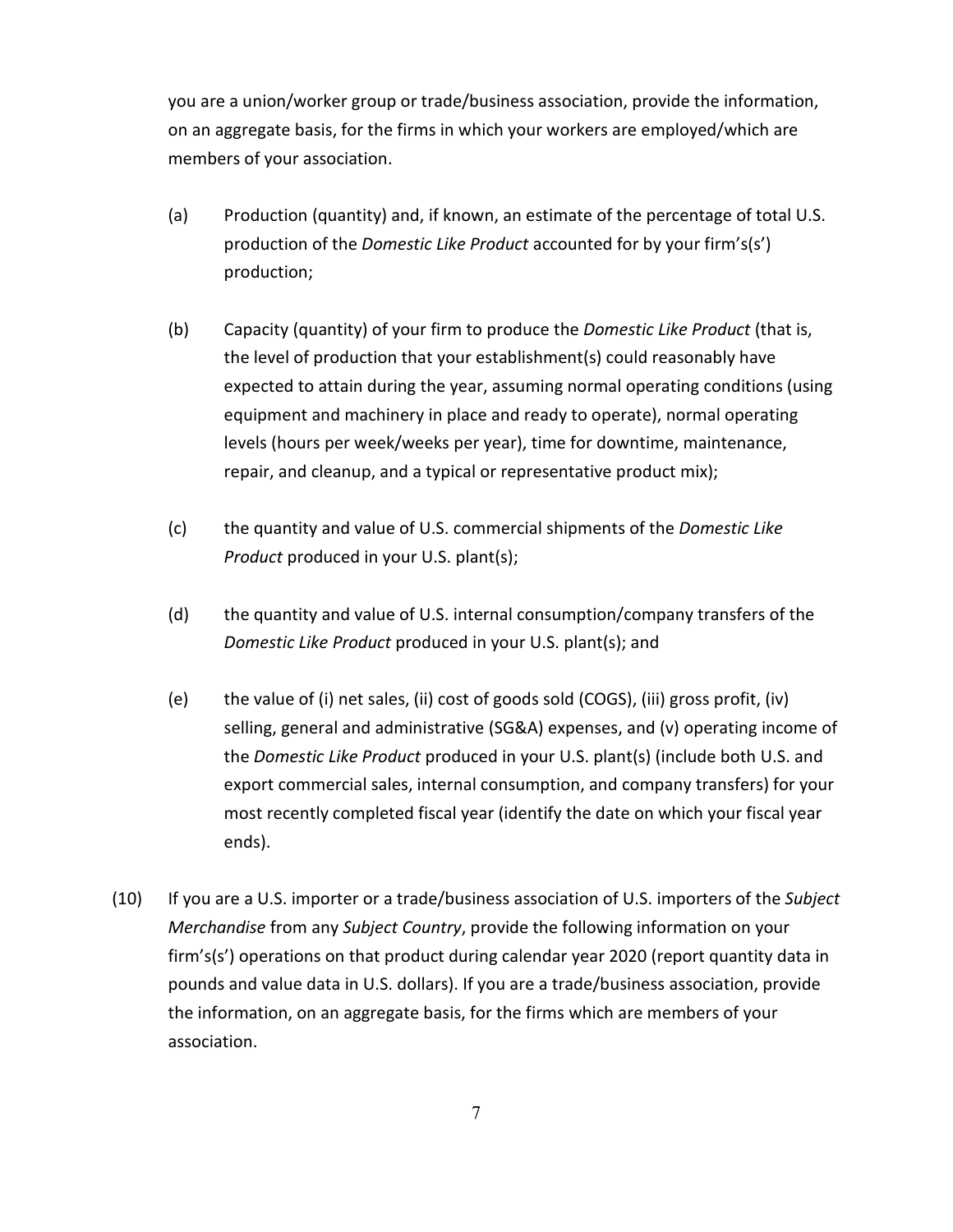- (a) The quantity and value (landed, duty-paid but not including antidumping duties) of U.S. imports and, if known, an estimate of the percentage of total U.S. imports of *Subject Merchandise* from each *Subject Country* accounted for by your firm's(s') imports;
- (b) the quantity and value (f.o.b. U.S. port, including antidumping duties) of U.S. commercial shipments of *Subject Merchandise* imported from each *Subject Country*; and
- (c) the quantity and value (f.o.b. U.S. port, including antidumping duties) of U.S. internal consumption/company transfers of *Subject Merchandise* imported from each *Subject Country*.
- (11) If you are a producer, an exporter, or a trade/business association of producers or exporters of the *Subject Merchandise* in any *Subject Country*, provide the following information on your firm's(s') operations on that product during calendar year 2020 (report quantity data in pounds and value data in U.S. dollars, landed and duty-paid at the U.S. port but not including antidumping duties). If you are a trade/business association, provide the information, on an aggregate basis, for the firms which are members of your association.
	- (a) Production (quantity) and, if known, an estimate of the percentage of total production of *Subject Merchandise* in each *Subject Country* accounted for by your firm's(s') production;
	- (b) Capacity (quantity) of your firm(s) to produce the *Subject Merchandise* in each *Subject Country* (that is, the level of production that your establishment(s) could reasonably have expected to attain during the year, assuming normal operating conditions (using equipment and machinery in place and ready to operate), normal operating levels (hours per week/weeks per year), time for downtime, maintenance, repair, and cleanup, and a typical or representative product mix); and
	- (c) the quantity and value of your firm's(s') exports to the United States of *Subject Merchandise* and, if known, an estimate of the percentage of total exports to the